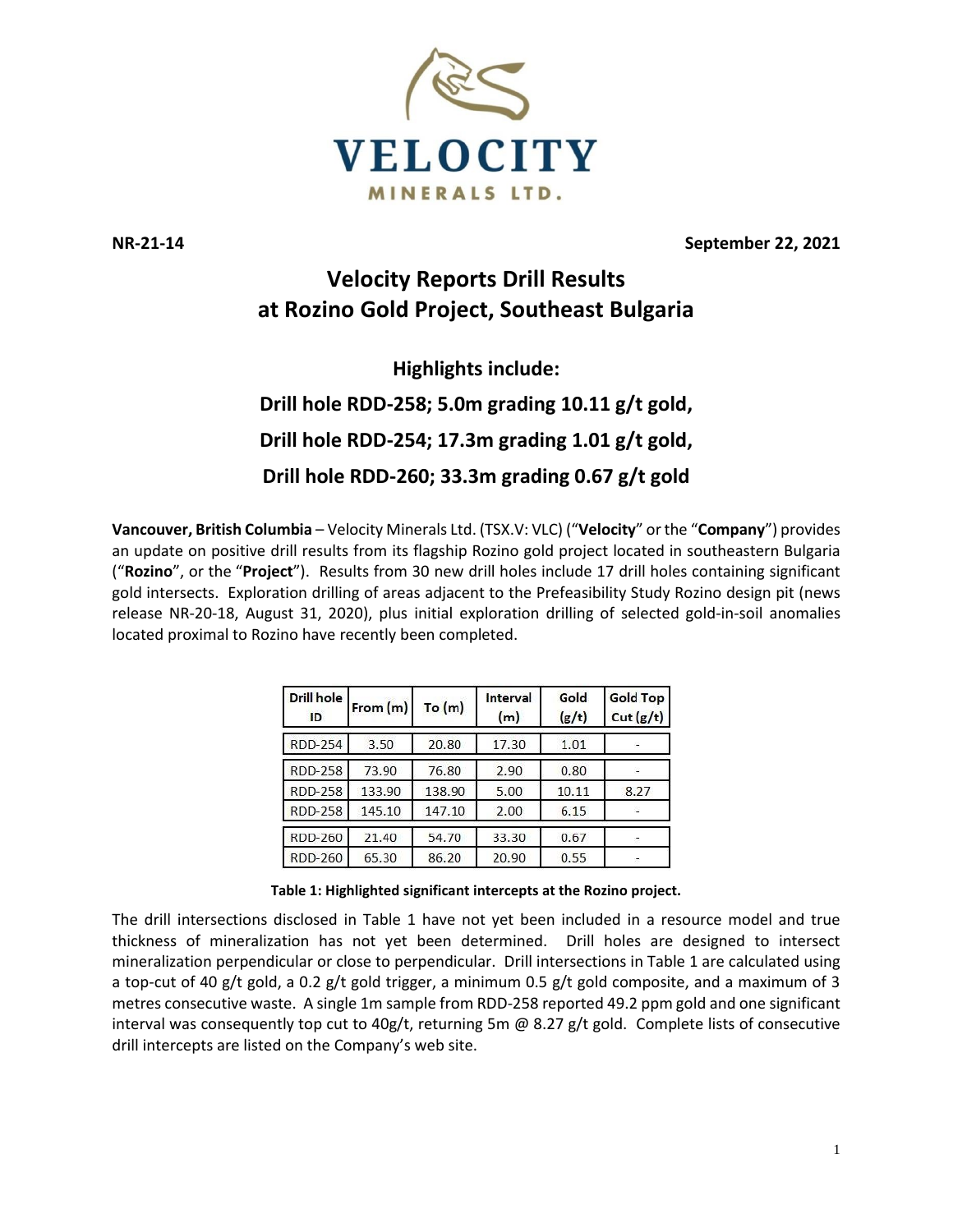

**Figure 1: Rozino map showing the location of drill holes reported in this news release.** 

## *Quality Assurance / Quality Control*

The work program is designed and supervised by Stuart A. Mills, BSc, MSc, CGeol, the Company's Vice-President Exploration, who is responsible for all aspects of the work, including the quality control/quality assurance program. On-site personnel at the Project rigorously collect and track samples which are then security sealed and shipped to ALS Global laboratory in Romania. Samples used for the results described herein are prepared and analyzed by fire assay using a 30-gram charge in compliance with industry standards at ALS' Romanian laboratory. A sample split of the milled material from the Rozino basementhosted drill program is shipped to ALS' Irish laboratory for multi-element analysis using an inductively coupled mass spectrometer. Field duplicate samples, blanks and independent controlled reference material (standards) are added to each batch of samples. All drill intersections in this news release are calculated using a 0.2 g/t gold trigger, a minimum 0.5 g/t gold composite, and a maximum of 3 metres consecutive waste.

## **Qualified Person**

The technical content of this release has been approved for disclosure by Stuart A. Mills, BSc, MSc, CGeol, a Qualified Person as defined by NI 43-101 and the Company's Vice President Exploration. Mr. Mills is not independent of the Company.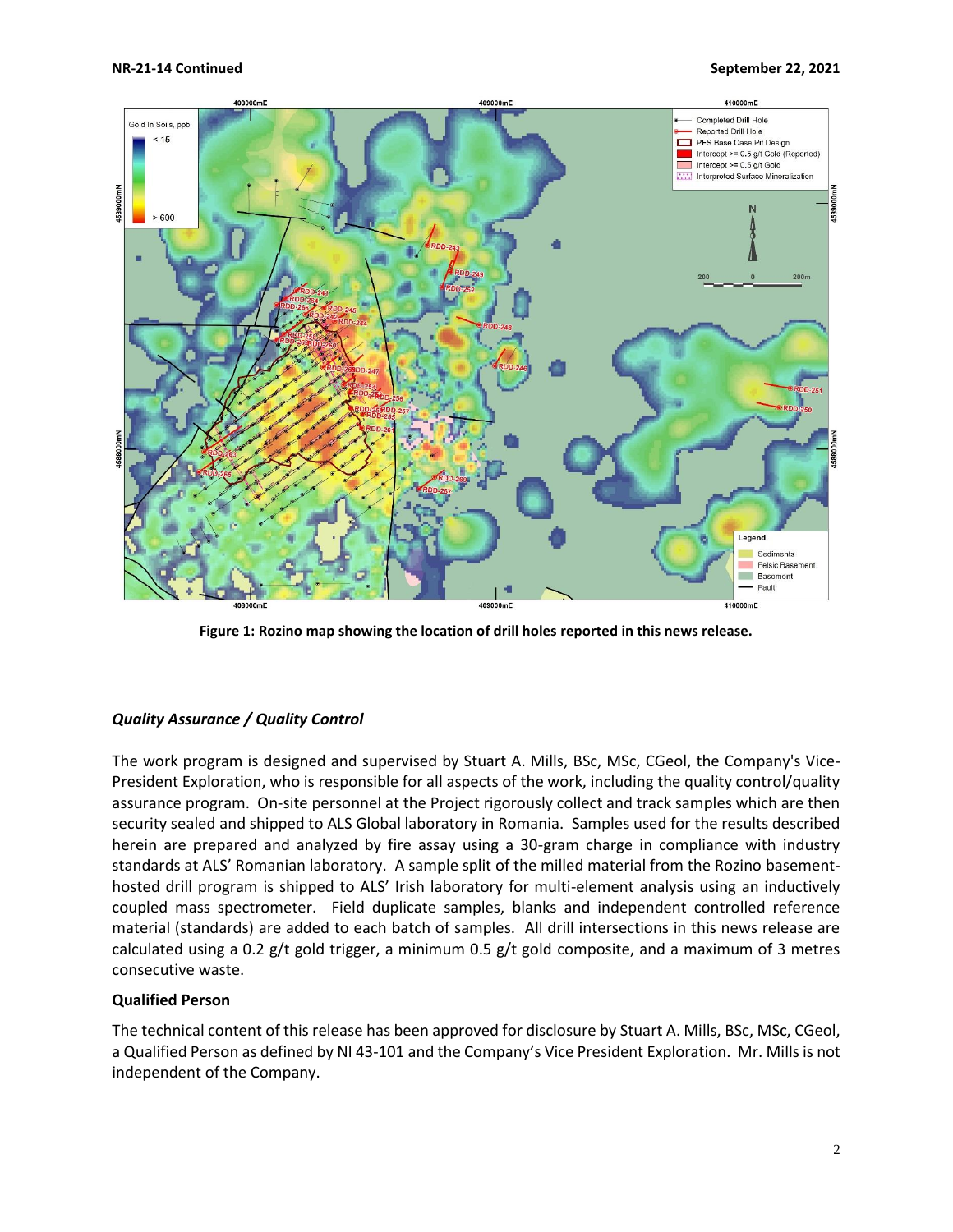## **About Velocity Minerals Ltd.**

Velocity is a gold exploration and development company focused on southeastern Bulgaria. Velocity's strategy is to develop a low cost centralized "Hub and Spoke" operation whereby multiple projects within this emerging gold district produce gold concentrates for trucking to a central processing plant for production of doré. The Company envisions staged open pit mining of satellite deposits and processing in a currently operating processing plant. Velocity has a 70% interest in the Tintyava property, which includes the Rozino gold project, a 70% interest in the Momchil property, which includes the Obichnik gold project, and a 100% interest in the Iglika property. The Company has entered into an option agreement to earn a 70% interest in the Makedontsi gold project. Velocity's management and board includes mining industry professionals with combined experience spanning Europe, Asia, and the Americas as employees of major mining companies as well as founders and senior executives of junior to mid-tier public companies. The team's experience includes all aspects of mineral exploration, resource definition, feasibility, finance, mine construction and mine operation as well as a track record in managing publicly listed companies.

On Behalf of the Board of Directors

"Keith Henderson"

President & CEO

For further information, please contact:

Keith Henderson Phone: +1-604-484-1233 E-mail: [info@velocityminerals.com](mailto:info@velocityminerals.com) Web: [www.velocityminerals.com](http://www.velocityminerals.com/)

Neither the TSX Venture Exchange nor its Regulation Services Provider (as that term is defined in policies of the TSX Venture Exchange) accepts responsibility for the adequacy or accuracy of this release.

This news release includes certain "forward-looking statements" within the meaning of applicable Canadian and U.S. securities legislation, including the *United States Private Securities Litigation Reform Act of 1995*. All statements, other than statements of historical fact, included herein including, but not limited to, statements with respect to future exploration and testing carried out on the Project; use of funds; and the future business and operations of the Company, are forward-looking statements. Often, but not always, forward looking statements can be identified by words such as "pro forma", "plans", "expects", "will", "may", "should", "budget", "scheduled", "estimates", "forecasts", "intends", "anticipates", "believes", "potential" or variations of such words including negative variations thereof, and phrases that refer to certain actions, events or results that may, could, would, might or will occur or be taken or achieved. In making the forward-looking statements in this news release, the Company has applied several material assumptions, including without limitation, market fundamentals will result in sustained precious metals demand and prices, the receipt of any necessary permits, licenses and regulatory approvals in connection with the future exploration and development of the Company's projects in a timely manner, the availability of financing on suitable terms for the exploration and development of the Company's projects and the Company's ability to comply with environmental, health and safety laws.

Forward looking information involves known and unknown risks, uncertainties and other factors which may cause the actual results, performance or achievements of the Company to differ materially from any future results, performance or achievements expressed or implied by the forward-looking information. Such risks and other factors include, among others, operating and technical difficulties in connection with mineral exploration and development